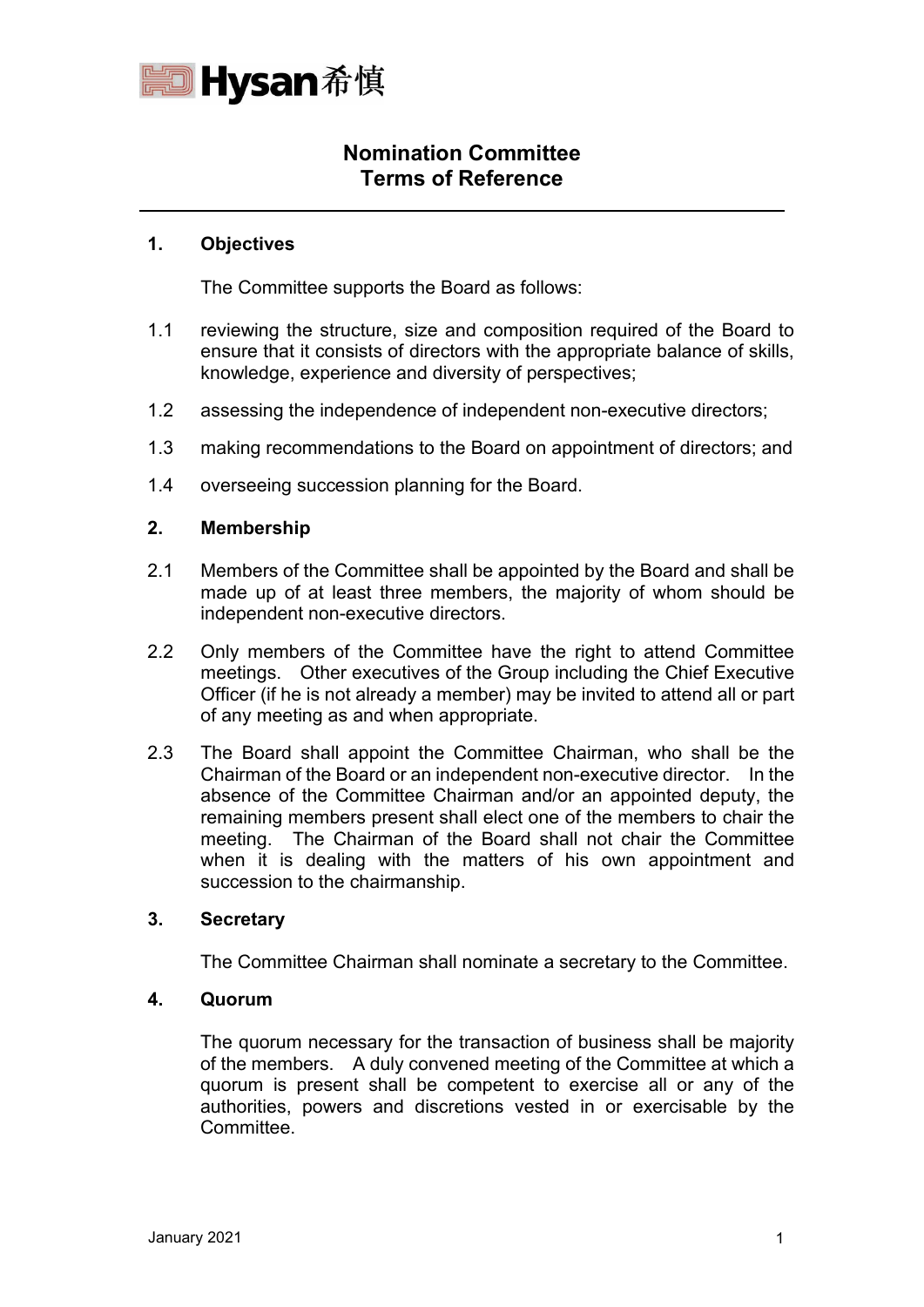

# **5. Frequency of Meetings**

- 5.1 The Committee shall meet at least once a year or such other times a year at appropriate times in the reporting cycle and otherwise as required.
- 5.2 In-camera meeting, wherein the secretary is not present, may be called as either a stand-alone meeting or as a separate private meeting at the end of a regularly scheduled Committee meeting. Management may or may not be invited, at the discretion of the Committee Chairman. A resolution shall convene and terminate the in-camera meeting when called at the end of a regularly scheduled meeting. Any such resolutions shall be recorded in the minutes of the meeting. Matters discussed "in-camera" are not to be discussed outside the meeting by those in attendance.

## **6. Notice of Meetings**

- 6.1 Meetings of the Committee shall be convened by the secretary of the Committee at the request of the Chairman of the Committee if he considers it necessary.
- 6.2 Unless otherwise agreed, notice of each meeting confirming the venue, time and date together with an agenda of items to be discussed, shall be forwarded to each member of the Committee and any other person required to attend at least 14 days before the date of the meeting. Supporting papers shall be sent to Committee members and to other attendees as appropriate at least five clear days in advance of the meeting.

#### **7. Minutes of Meetings**

- 7.1 The secretary shall minute the proceedings and resolutions of all meetings of the Committee, including recording the names of those present and in attendance.
- 7.2 The secretary shall ascertain, at the beginning of each meeting, the existence of any conflicts of interest and minute them accordingly.
- 7.3 The secretary shall circulate the minutes of Committee meetings to all members of the Committee within a reasonable time (generally within 14 days) after each meeting and, once agreed, to all members of the Board.

# **8. Annual General Meeting**

The Committee Chairman should, as far as practicable, attend the Annual General Meeting and make himself available to respond to any shareholder questions on the Committee's activities.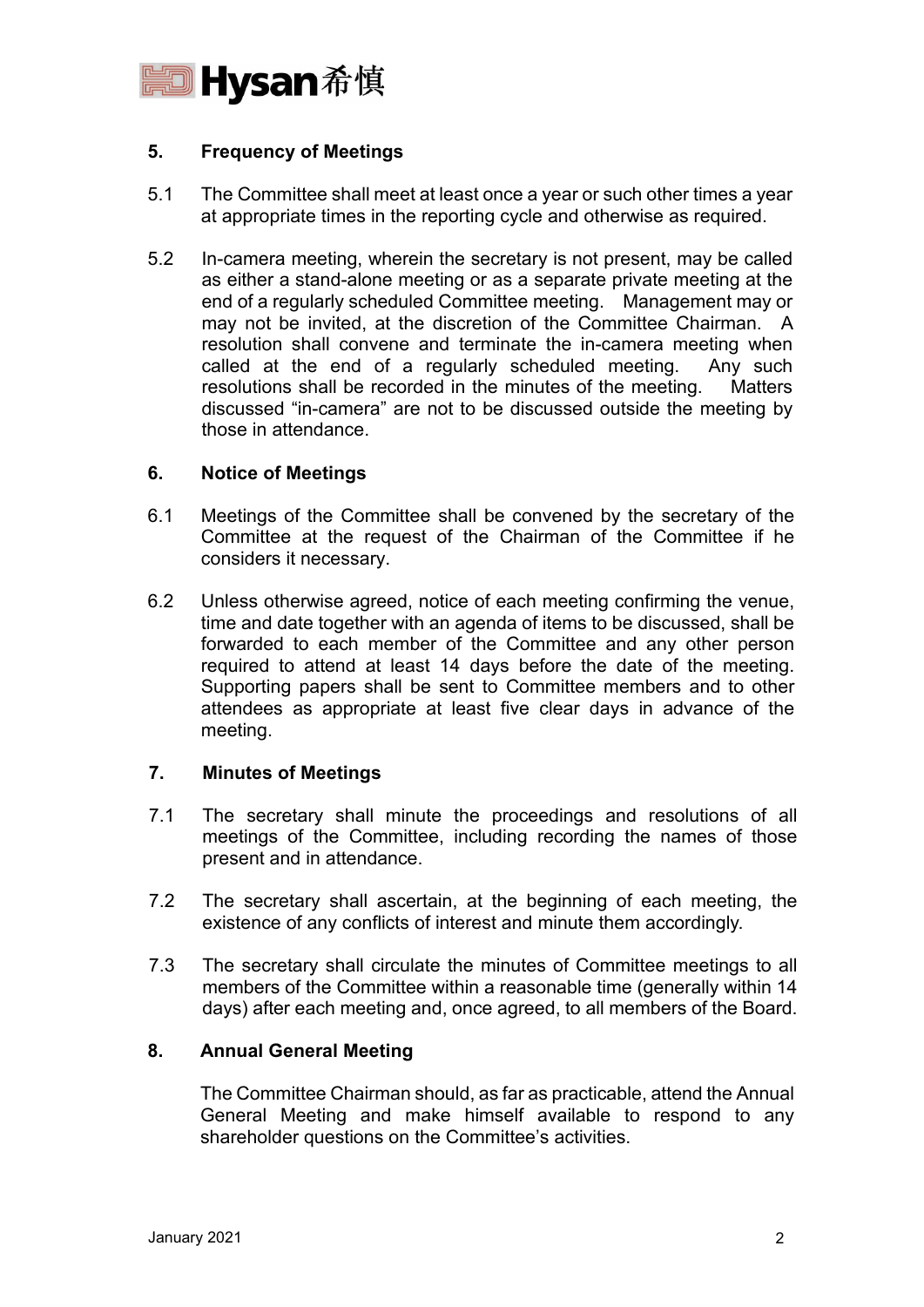

# **9. Duties**

- 9.1 The Committee shall:
	- 9.1.1 review the structure, size and composition (including the skills, knowledge, experience and diversity of perspectives) required of the Board and other factors which may be relevant to their effectiveness compared to its current position at least annually, and make recommendations to the Board with regard to any changes to complement the Company's corporate strategy;
	- 9.1.2 be responsible for identifying and nominating new appointment for the approval by the Board, and candidates to fill Board vacancies as and when they arise; and also for recommending to the Board on re-appointment of directors. In identifying suitable candidates, the Committee shall consider candidates on merit and against the objective criteria, and have the time and ability to contribute to the Board with due regard the benefits of diversity on the Board;
	- 9.1.3 before appointment is made by the Board, evaluate the balance of skills, knowledge, experience and diversity of perspectives and independence on the Board, and, in the light of this evaluation, prepare a description of the role and capabilities required for a particular appointment;
	- 9.1.4 keep under review the leadership needs of the organization, both executive and non-executive, with a view to ensuring the continued ability of the organization to compete effectively in the marketplace; succession planning for directors, in particular the Chairman of the Board and the Chief Executive Officer;
	- 9.1.5 keep up to date and fully informed about strategic issues and commercial changes affecting the Company and the market in which it operates;
	- 9.1.6 assess the independence of independent non-executive directors;
	- 9.1.7 review the Diversity Policy periodically;
	- 9.1.8 review the Nomination Policy periodically;
	- 9.1.9 review annually the time commitment required from nonexecutive directors;
	- 9.1.10 review potential and declared conflicts of interests of directors disclosed to the Company and develop appropriate processes for managing such conflicts if the Committee considers this to be necessary;